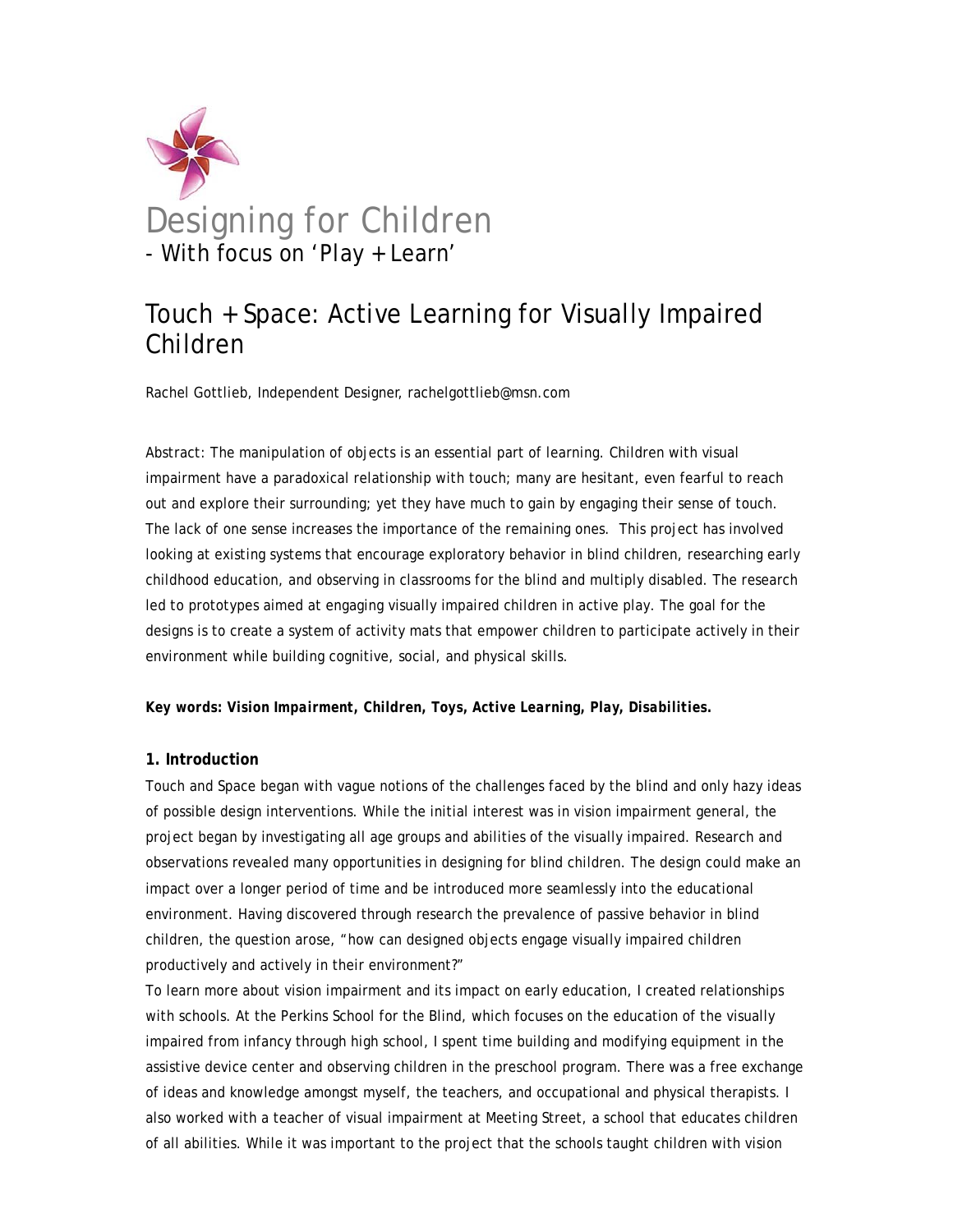impairment, I found the integrated classrooms and varied abilities of the students to be an important inspiration.

As the project progressed, discoveries made during research and decisions that came out of my explorations informed the development of a set of goals and criteria for evaluation: Encourage object based learning.

Enable proficiencies in skills that would allow the child to function at the highest level possible. Give children a sense of accomplishment, independence, and self-confidence that can transfer to real world situations.

Create an environment that encourages exploration and active learning for blind children.

# **2. Blindness**

A person is considered legally blind if "visual acuity is not greater than 20/200 in the better eye with correction or a field not subtending an angle greater than 20 degrees."**<sup>1</sup>** This is only a medical definition, but understanding the condition is much more complex. There are many causes of blindness—age, disease, nutrition, trauma—which can occur at birth or later in life. Each person affected by vision impairment has a unique deficiency and severity of sight loss. Vision impairment is a very individual experience; no two people will see, interpret, or use their vision the same way. What remains the same with every totally blind, legally blind, or low vision person is the need for coping mechanisms to deal with their impairment and its impact on daily life. For individuals born with vision impairment and adults dealing with vision loss for the first time, there are many ways to deal with the obstacles presented by the impairment in daily life. The solutions to these problems should be specific to the individual, meeting their needs and wants and be focused on independence, productivity, and safety.

# **3. Observational Research**

The most valuable research and background information for Touch + Space was gathered by observing preschool and kindergarten classrooms and interviewing teachers and physical and occupational therapists. Creating connections with teachers and students resulted in a design process that was responsive to the needs of the children and the realities of the classroom environment. The observations revealed individual abilities and characteristics of each student. It was obvious which activities the children enjoyed and how the teachers guided the play activities to teach concepts and skills. The teachers provided expertise regarding skill acquisition, free and directed play, and learning toys.

The Meeting Street School follows an integrated classroom approach where part of the class has special physical, cognitive, or emotional needs and the students have an individualized education plans. The other part of the class is on a regular track of education. All activities are part of a routine creating a stable environment where the children learn through repetition and experimentation.

<sup>&</sup>lt;sup>1</sup> P. 81, "Who Is Blind?" by Kenneth Jernigan, If Blindness Comes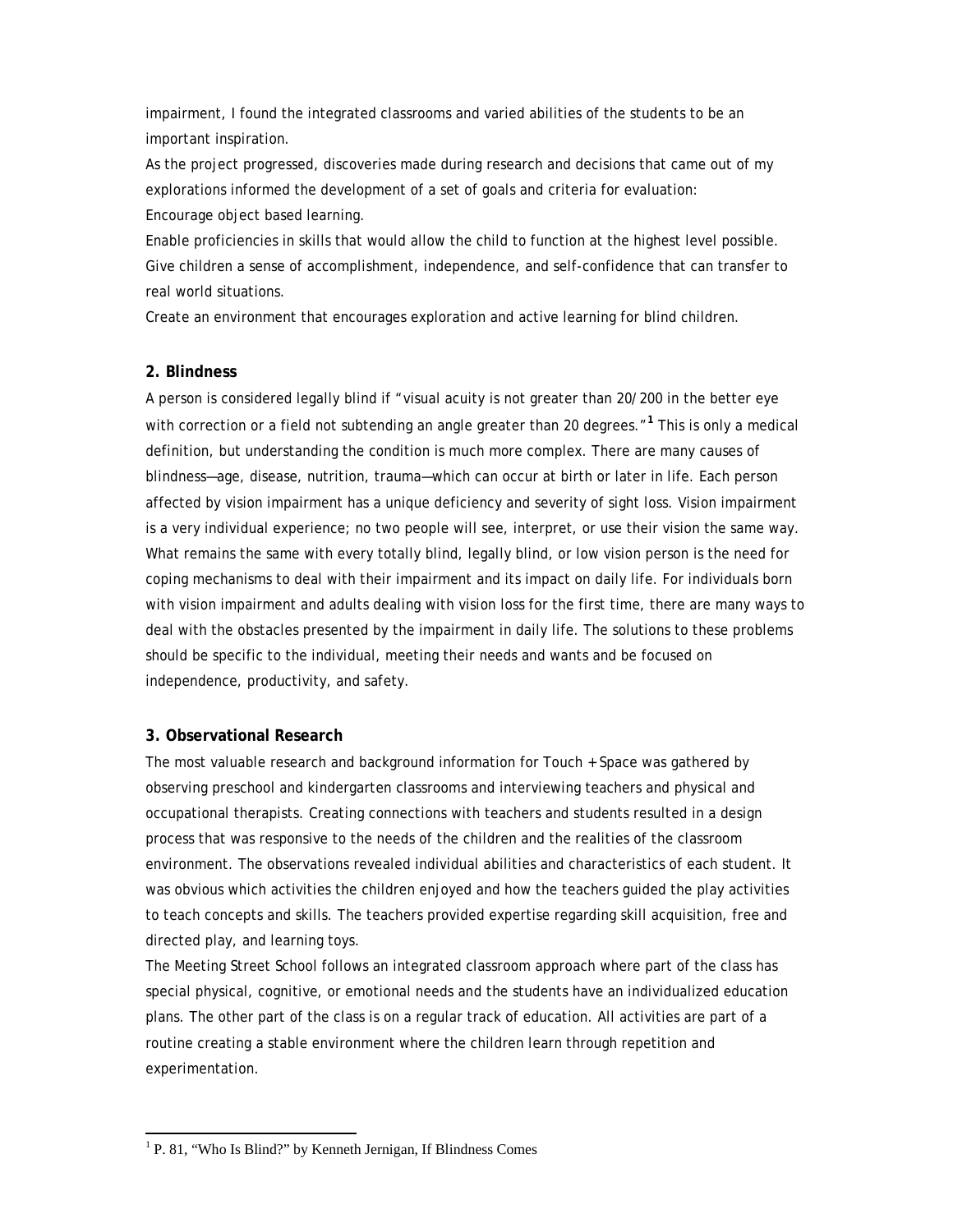The Perkins School for the Blind educates children with visual impairment from infancy through high school. I volunteered at the school's assistive device center. The center is run by an occupational therapist, where she and a team of volunteers, parents, and therapists build and modify equipment. Most of the modified equipment is furniture and games. Everything is low-tech, home grown adaptations focused on the needs of the blind students. Adapting games for the blind involves adding tactile components, textures, and changing printed information into auditory or three dimensional equivalents.

Also at the Perkins School, I observed preschool classes. The children range widely in their vision impairment and their cognitive and physical abilities. The children work individually with a variety of therapists—speech and language, physical, and occupational. Because many of the children have a lot of medical needs the teachers place extra importance on not having the therapy sessions seem like therapy in a medical sense. This is done by giving fun names to the activities such as finger fun for occupational therapy and giving work in the form of games and play.

At both schools classroom activities must be adapted to different levels of ability to accommodate all children in the integrated classrooms. One example is how children sign-in every morning. Some children can copy their names, some trace over or connect the dots, and others are using stamp letters with the assistance of a teacher. A few of the children work unsupervised while with other the teacher uses a hand-over-hand method to guide the movements of the child's hand. The goal is the same, but the method is adjusted for each child.

#### **4. Educational Assessments**

The teachers were continually emphasizing a child's need to learn skills and concepts. The ability of the child to demonstrate these skills is how success can be judged and it is what enables the child to move on with their education through completion of assessment evaluations. The teachers were interested in tools that engaged the child in actively learning a concept or skill.



Figure 1. Perkins Preschool assessment documents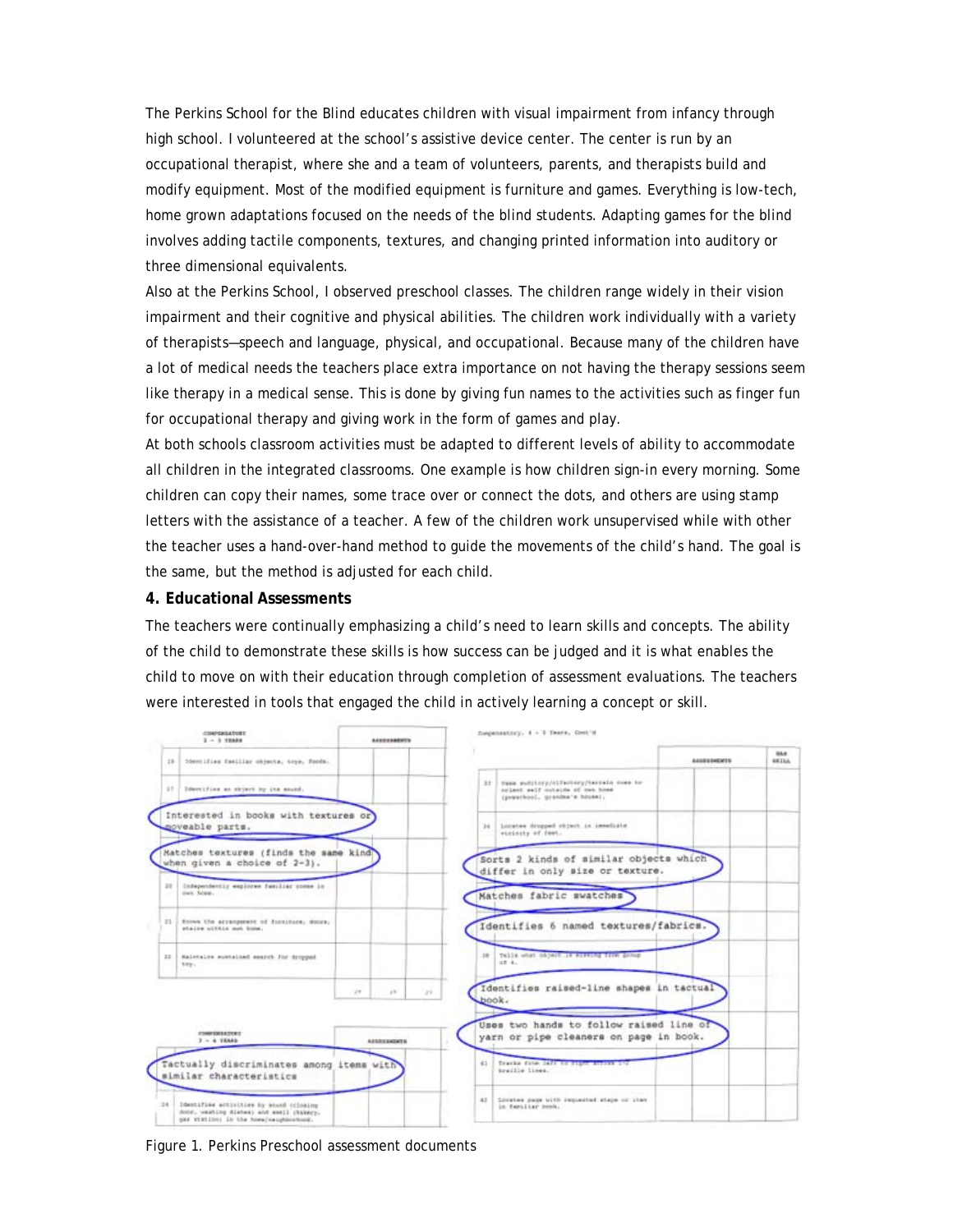Using the assessment evaluations and meetings with teachers and occupational therapists, lists were compiled of skills and activities. Working with the two lists links between possible activities and skills on the assessments were explored.

The skills listed on the assessment pages were very specific. Initially, two categories were created to divide the skills into, academic and motor. As the skills were further evaluated, the distinction between the two categories decreased. The skills investigated included cognitive concepts, motor skills, tactile skills, sensory integration, spatial skills, and self-care skills. Motor skills include all the skills and planning to effectively manipulate objects and understand space. The majority of self-care skills fall under the motor skills category. In general, self-care skills are considered any function or task an individual performs to live independently. For young children most self-care skills concern dressing, which requires finger dexterity and strength along with motor coordination and planning.

| Category                   | Skill                                                                       |
|----------------------------|-----------------------------------------------------------------------------|
| Cognitive Concepts         | beginning, middle, and end concepts, same and opposite, sorting,            |
|                            | matching, patterns, design copy, identifying, and categorizing, pre-Braille |
|                            | skills (finger following and texture matching), math concepts (one to one   |
|                            | relationships, short and long concepts, measurement, counting, and          |
|                            | fractions)                                                                  |
| Motor skills               | bilateral coordination (two handed coordination), fine motor skills         |
|                            | (coordination of small muscle movements in the fingers), finger strength    |
| Sensory integration skills | body awareness, motor planning (understanding of the steps required to      |
|                            | execute a given task and perform them in the correct order)                 |
| Spatial concepts           | near, far, up, down, top, bottom and the language to describe location      |

Table 1. Skill categories

#### **5. Design Development**

Throughout the research and observation process quick brainstorms were generated that expressed the design possibilities. Ideas ranged form plush toys to therapeutic and tactile clothing to group and individual play spaces. Some ideas used the sensory stimulation of water or wind while others sought to encourage a child's understanding of spatial relationships. The direction that the project ended up taking followed very closely to the skills assessment and focused on skill acquisition and creative play geared toward children with visual impairment. The final design, intended for children from three to six years of age with visual impairment, is a set of five activity mats designed to develop key skills was tested with four children with visual impairment. Because of the varying abilities of the children, the mats were designed to function at many levels of ability and can be used as part of a focused lesson or by the child independently as free play.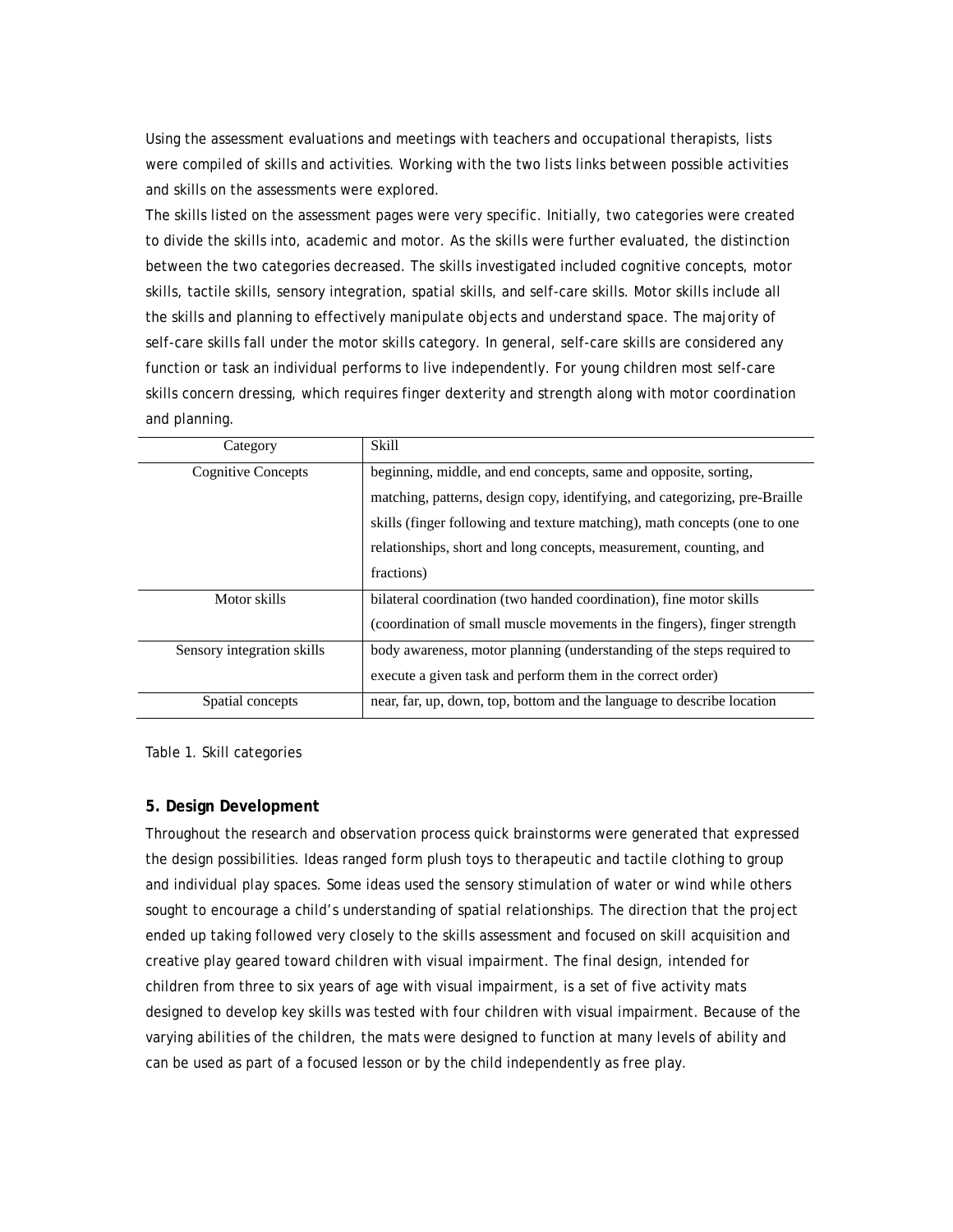# **6. Designed Activity Mats and Observational Testing**

The designs were tested with four visually impaired children. Instead of presenting the designs of the activity mats as independent of the interactions of the children with the product, the skill and design components of the individual mats will be listed in conjunction with the observational testing process. Also, potential refinements based on the observations will be discussed with each mat.

All the tested subjects are visually impaired. Two are legally blind, Hailey, age 4, has no other disabilities and Michelle, age 6, has additional cognitive and physical impairments. Josh and Justin, both age 5, have low vision with additional physical and cognitive disabilities. Josh and Justin use wheelchairs, and Justin has low muscle tone and limited fine motor skills.

To test the mats, the children worked with their teacher. The teacher gave verbal and physical guidance when needed and encouraged the children to perform the tasks independently.



Figure 2. Josh and Justin playing with several activity mats.

**6.1 Finger Following Mat** 



Figure 3. Finger Following Mat in use at Meeting Street School.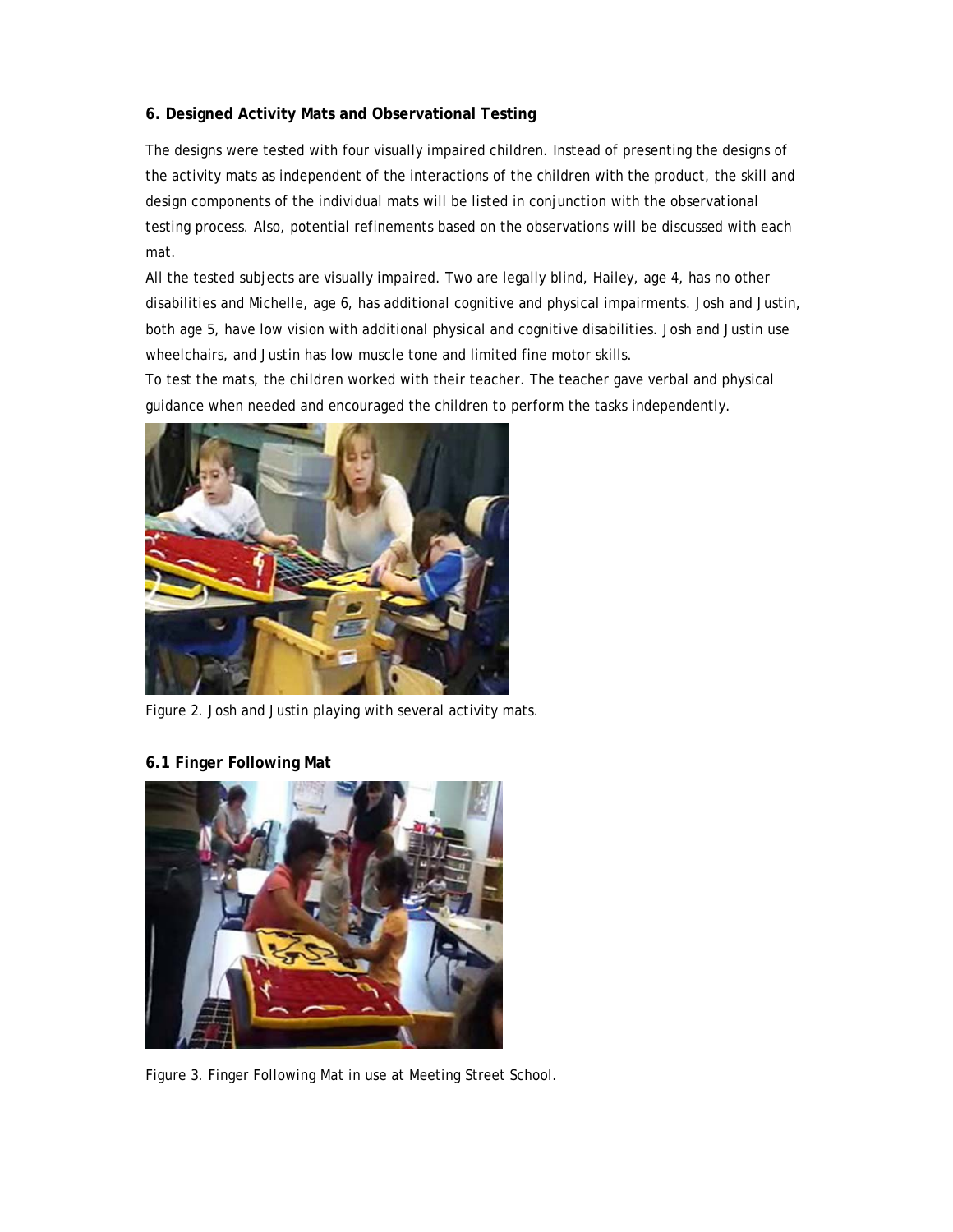## Primary Skills:

Cognitive concepts, fine motor skills, spatial concepts, pre Braille line following, trailing, marking location, tactile exploration, tactile discrimination, tolerating textures

# Design Components:

Stacked fleece to create raised line for activity, hidden texture rewards for following the line

# Observations:

Each child used the finger following mat in a different way. Some children did an overall tactile search of the mat, feeling the raised line and searching out the tactile reward areas. Michelle was very focused on following the line which she called, "the road." At first, when following the road, she would use only one hand, but was motivated to use both hands when she found the rubbery texture. Surprising the teacher, she figured out how to turn the worm like pieces into a musical instrument, stretching them out and plucking them. Initially this was done with assistance. The teacher would stretch the piece out, and Michelle would pluck it. Michelle then figured out how to use both her hands to control the activity. According to her teacher she does not use her sub-dominant hand unless very motivated.

## Refinements:

The overall design of the mat worked well. Areas of possible refinement would be the individual tactile reward areas. An occupational therapist at the Perkins School was interested in having interchangeable tactile areas to increase texture tolerance in sensitive children. A simple Velcro or zip system could be developed which would allow teacher, therapists, and children to use textures or materials of their choice.

# **6.2 Drawing Mat**



Figure 4. Hailey playing with the drawing mat.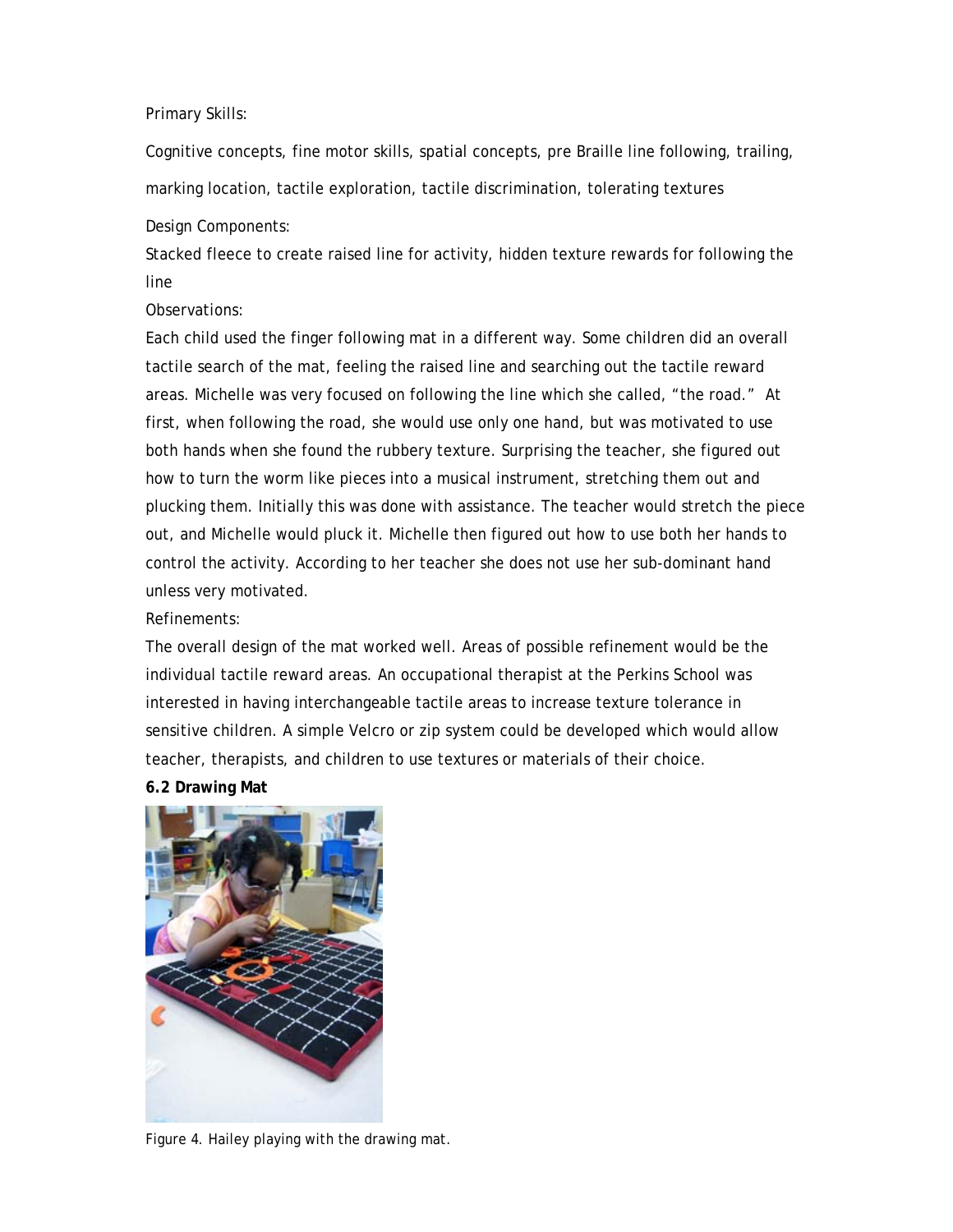Primary Skills:

Creative play, making patterns, design copy, math concepts, cognitive concepts, fine motor skills, finger strength, spatial concepts, pre Braille line following, tactile exploration

Design Components:

Tactile grid, four lengths of drawing sticks determined by grid spacing and one curved drawing stick each in a different color, Velcro-like connection between drawing sticks and mat, compartment with color and size matching compartments Observations:

Using the grid mat with Hailey demonstrated the use of textures and materials in the piece. She eagerly arranged the drawing sticks on the grid of the mat, drawing a circle with teacher assistance. Flipping the mat upside down and shaking, the teacher explained the sticky properties of the material. Hailey mimicked her teacher's movements testing the strength of the material for herself. She is at the beginning states of learning to sort and match. While she has enough sight to see colors, she still does not know color names. She struggled with putting the pieces away in the pocket on the back of the mat. And while it is not the goal to have each child be proficient with the task the first time they used it, it would have been more intuitive for her to match textures in addition to color and length.

With Josh, the teacher used the activity to identify colors. It started by him picking up a piece and the teacher telling him the color. Then she began asking him to find specific colors. He drew a few shapes, but also traced letters and shapes that were put down for him. A few times the teacher drew his hand along the drawing sticks surface, making a finger following game which was not anticipated.

Refinements:

The addition of varied textures and materials to the drawing sticks and the insides of the compartments would make the activity mat accessible to children without sight and more engaging for children of all abilities. The child would be able to sort and put away the drawing sticks by length, color, and texture. The textured drawing sticks would also engage pre-Braille texture matching skills and create another way to use the mat.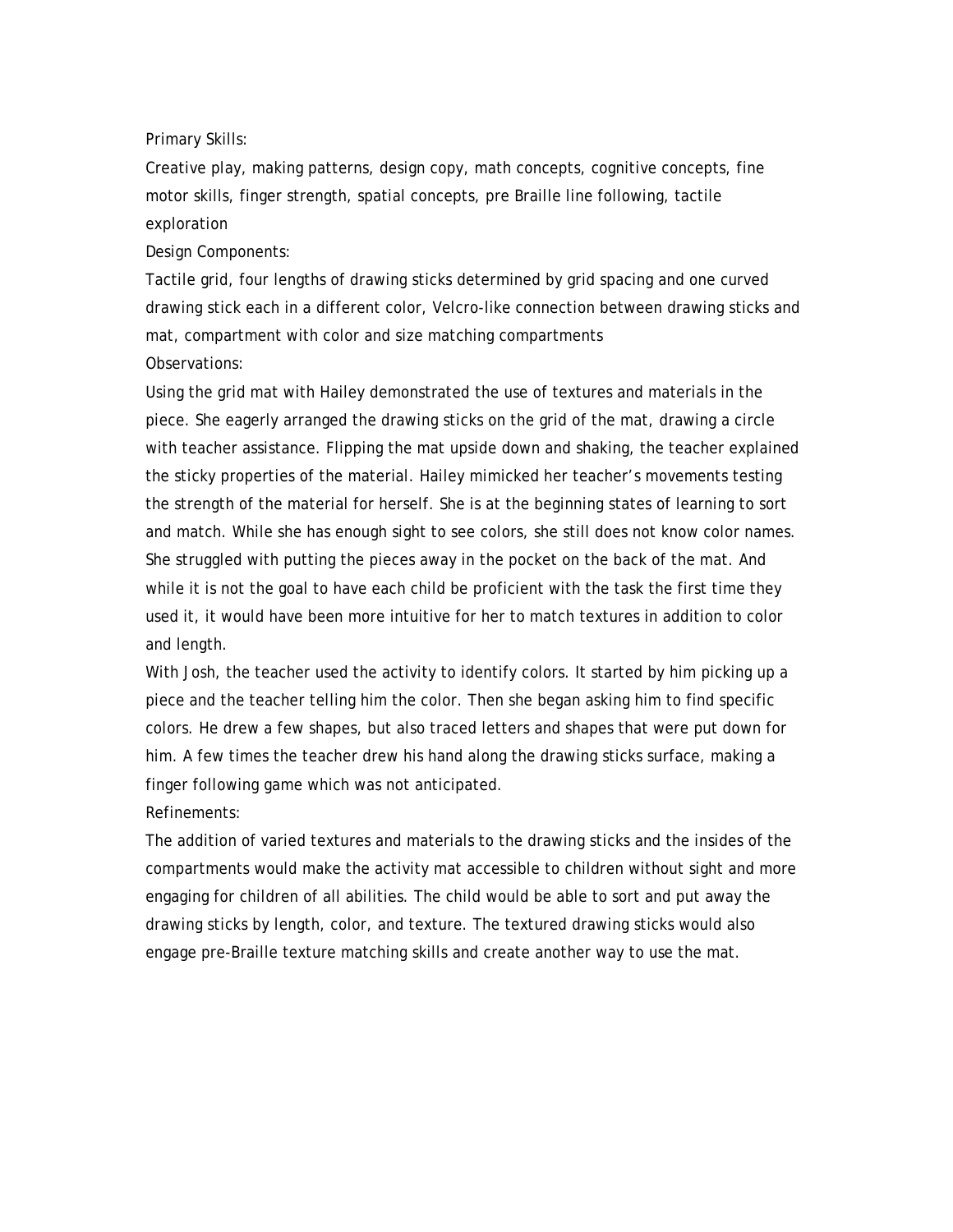## **6.3 Snap Mat**



Figure 5. Hailey exploring buttons on the Snap Mat.

Primary Skills:

Self care skills, fine motor skills, finger strength, bilateral coordination, motor planning, spatial concepts, marking location, tactile exploration, tactile discrimination, texture matching

Design Components:

Four fastening tasks each with different textured fabric for beginning matching skills, fastening tasks are ordered in level of difficulty, contrasting fabric, hidden reward pocket **Observations** 

The snap mat was productively used by children of different abilities. Justin used the mat to feel textures and turn the pages of fabric. While experiencing the tactile qualities of the fabrics, he practiced large arm movements and controled of his left and right side independently. Hailey felt all the textures on the mat, but only fastened the top two layers. The snaps required a lot of finger strength after lining up the top and bottom parts of the snap. The buttons used fine motor skills and bilateral coordination. Hailey had an easy time matching up the button with button hole through matching color. She felt success when finishing the last button on the top of the mat. The teacher praised her, and she held the mat up with pride.

Refinements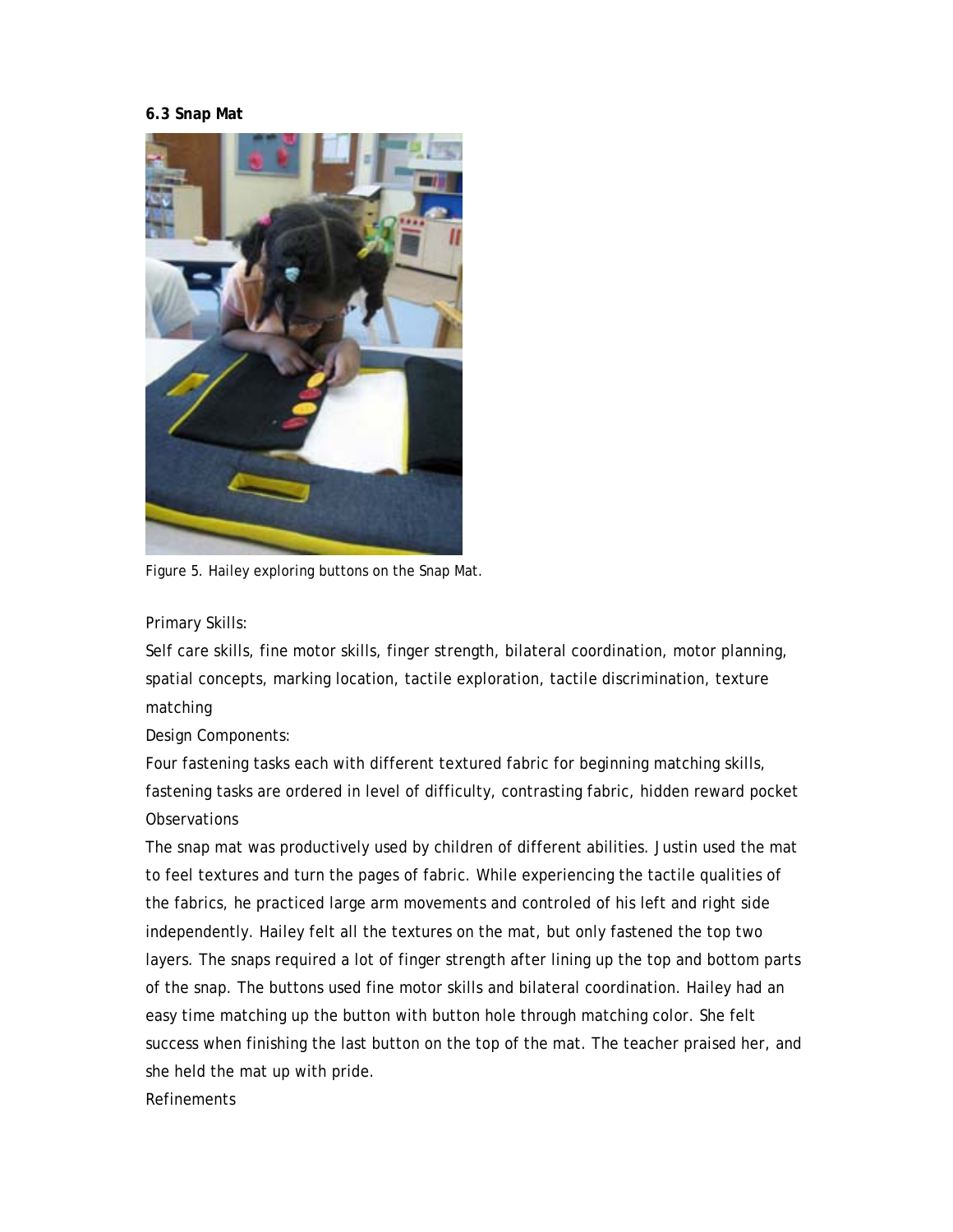The snap mat had the broadest appeal to children and teachers. The snaps used in the mat were very stiff and required excessive strength. The material containing the snaps caught between the snaps. A simple interfacing could be added making the material flat and stiff to prevent its interference with the activity. The fastening activities are lined up directly over each other which created an uneven working surface for the children. The fastening activities could be staggered across the mat creating a flat area for each to be manipulated.

#### **7. Conclusion**

The activity mats were enthusiastically received by teachers and children. They were able to quickly figure out how to use the mats at the appropriate level. The various layers of skills and information presented on each mat did not interfere with the children's ability to use the mats at their own pace. The activity mats provide multiple experiences for exploration, learning, and strengthening visual, tactile, and motor skills in original and imaginative ways. The mats are also a way to encourage exploration with little or no frustration. The child uses the mats to explore for the sake of their own enjoyment and sense of accomplishment.

The process of testing the activity mats with children presented many opportunities for further designs and modifications. Educational material can be developed to present the mats as activities with beginner, intermediate, and advanced options.

While all the testing took place in the classroom settings, the mats could be used in home environments giving parents the opportunity for directed instructional play. The activity mats could be a crossover toy, encouraging siblings of different abilities to play and learn together.

The mats do not have a medical quality, which is often evident in toys for children with disabilities. The absence of the medical model creates a more universal product, appealing to children and adults of all abilities. The market opportunity exists for universal toys which appeal to children of all abilities, but the qualities of this product could be expanded into other markets. Self-care skills could be taught to young adults with disabilities with an expanded set of activity mats.

By having a research and observation based project, a much richer experience is created for designer and user. By working with teachers and occupational therapists, the design explorations received direct feedback. The feedback was used to problem solve and resulted in much richer designs. The layers of information evident in the designs would not have been possible without understanding the complexity of early education for the visually impaired. The addition of highly visually elements to a largely tactile design benefited low vision students and opened up the possible user groups to children with